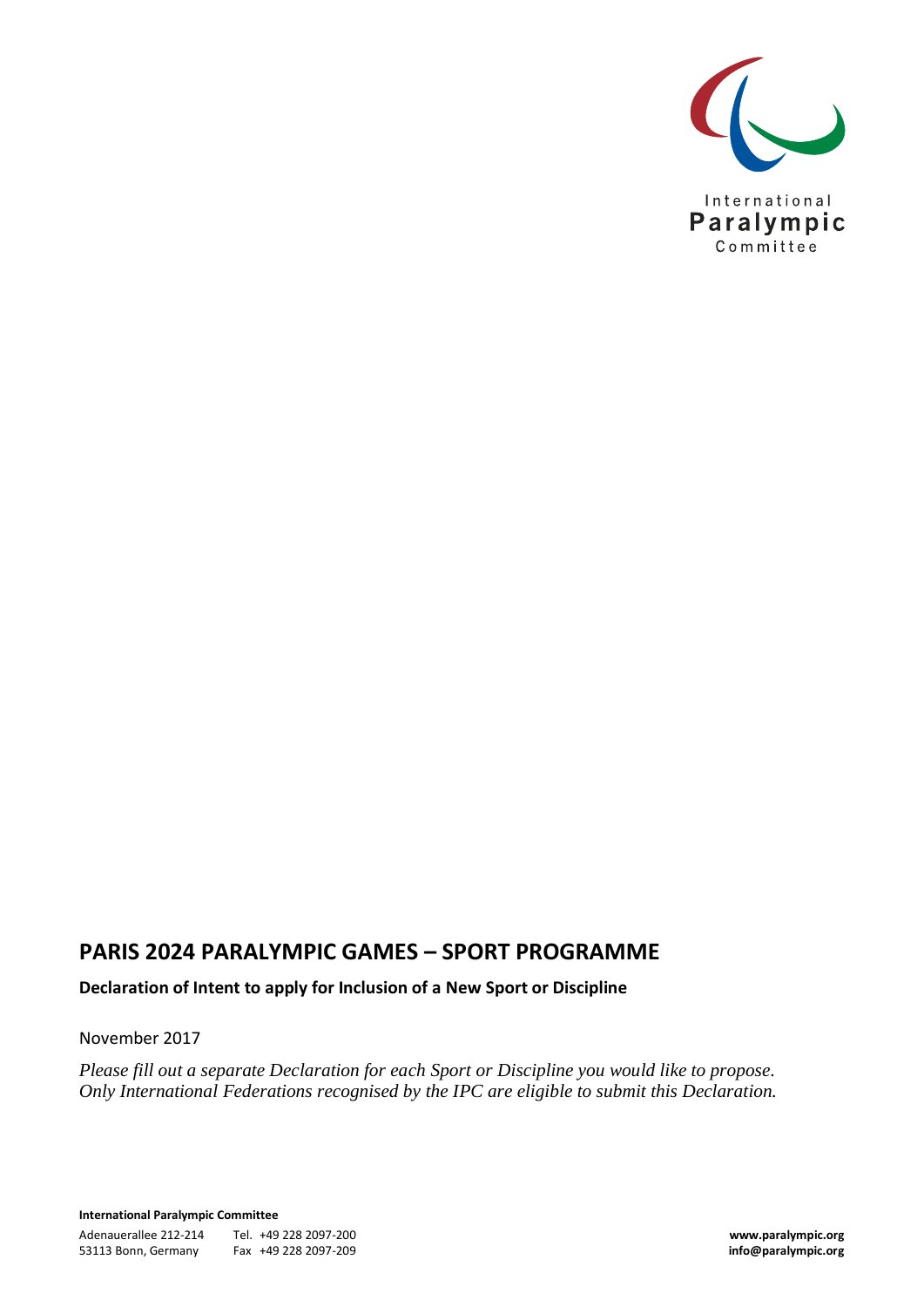

# **A. INTERNATIONAL FEDERATION – IDENTIFICATION**

# **1. Organisation** Please complete the following table: **Organisation International Federation of CP Football** (IFCPF) **Address** Van Nispenstraat 114 6521 KR Nijmegen The Netherlands **Phone** +44 (0) 7931 996681 Sam Turner – Secretary General **Email** [info@ifcpf.com](mailto:info@ifcpf.com) or [sturner@ifcpf.com](mailto:sturner@ifcpf.com) Sam Turner – Secretary General **Website** www.ifcpf.com **President/Chairperson** Mr Jan-Hein Evers **Secretary General/Executive Director Mr Sam Turner Contact Person for this Project** Mr Sam Turner

### **2. Designation of Sport or Discipline**

Sport and Discipline are defined as follows:

| <b>Sport</b>      | A widely and regularly practised competitive activity, which has standards                                |
|-------------------|-----------------------------------------------------------------------------------------------------------|
|                   | of control and is governed by an autonomous democratically elected                                        |
|                   | governing body.                                                                                           |
| <b>Discipline</b> | A modality of a sport that is significantly differentiated by technical and/or<br>field of play elements. |
|                   |                                                                                                           |

Please select if this application is for a sport or discipline:

### **☑ Sport** Discipline

Please specify the name of the sport and discipline (if applicable):

## CP Football

## **3. Type of Sport/Discipline**

Individual and team sports are defined as follows: **Individual** A sport/discipline that includes an event for and awards a final athletic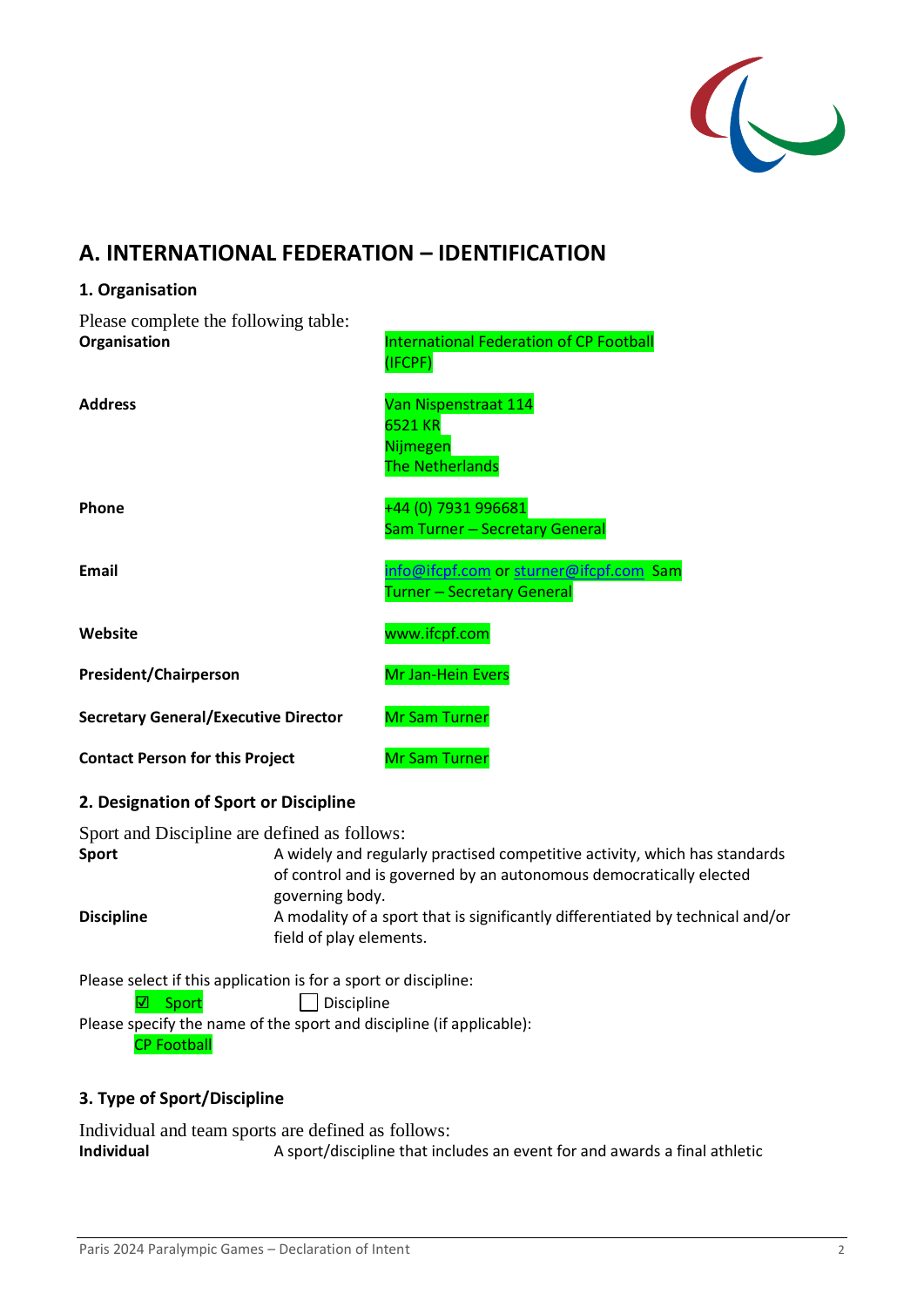

 performance to individual athletes. An individual sport/discipline may include doubles or team events within its competition programme, but is still considered an individual sport/discipline. A sport/discipline that includes a tournament for and awards a final

athletic performance to a team comprising two or more athletes.

**Team**

Please select the type of sport / discipline:

| Individual |  |
|------------|--|
|            |  |

☑ Team

# **B. LETTER OF INTENT**

Please provide a written letter signed by your IF's President or Secretary General (or equivalent) expressing the organisation's intent to apply for the inclusion of a new sport or discipline on the Sport Programme of the Paris 2024 Paralympic Games.

*ATTACHED: 20171121 – Paris 2024 Declaration of Intent Letter*

# **C. QUESTIONS**

## **1. Type(s) of impairments eligible to compete in your sport**

A sport organisation may apply for the inclusion of a sport or discipline in the Paralympic Games Programme if it is organised for athletes with an impairment.

Please tick relevant types of impairment eligible to compete in the sport/discipline (tick all that apply):

Impaired muscle power in the interval in the Manuscle power

- The lmpaired passive range of movement ■ ■ Ataxia
- Limb deficiency (and a set of a set of a set of a set of a set of a set of a set of a set of a set of a set of a set of a set of a set of a set of a set of a set of a set of a set of a set of a set of a set of a set of a
- Leg length difference **Vision** Vision impairment
- 
- 
- 
- 
- 
- Short stature  $\Box$  Intellectual impairment

### **2. Sport on the Olympic Programme or distinct for athletes with an impairment**

A sport organisation may apply for the inclusion of a sport (discipline) in the Paralympic Games Sport Programme if the sport is an Olympic Sport included in the Programme of the Games of the XXXIII Olympiad (Paris 2024) or considered as a distinctive sport uniquely for athletes with an impairment. Please tick category that applies to your sport (tick only one):

An Olympic Sport included in the Programme of the Games of the XXXIII Olympiad

☑ A distinctive sport uniquely for athletes with an impairment

Neither (but IF requests to undergo IPC evaluation regardless)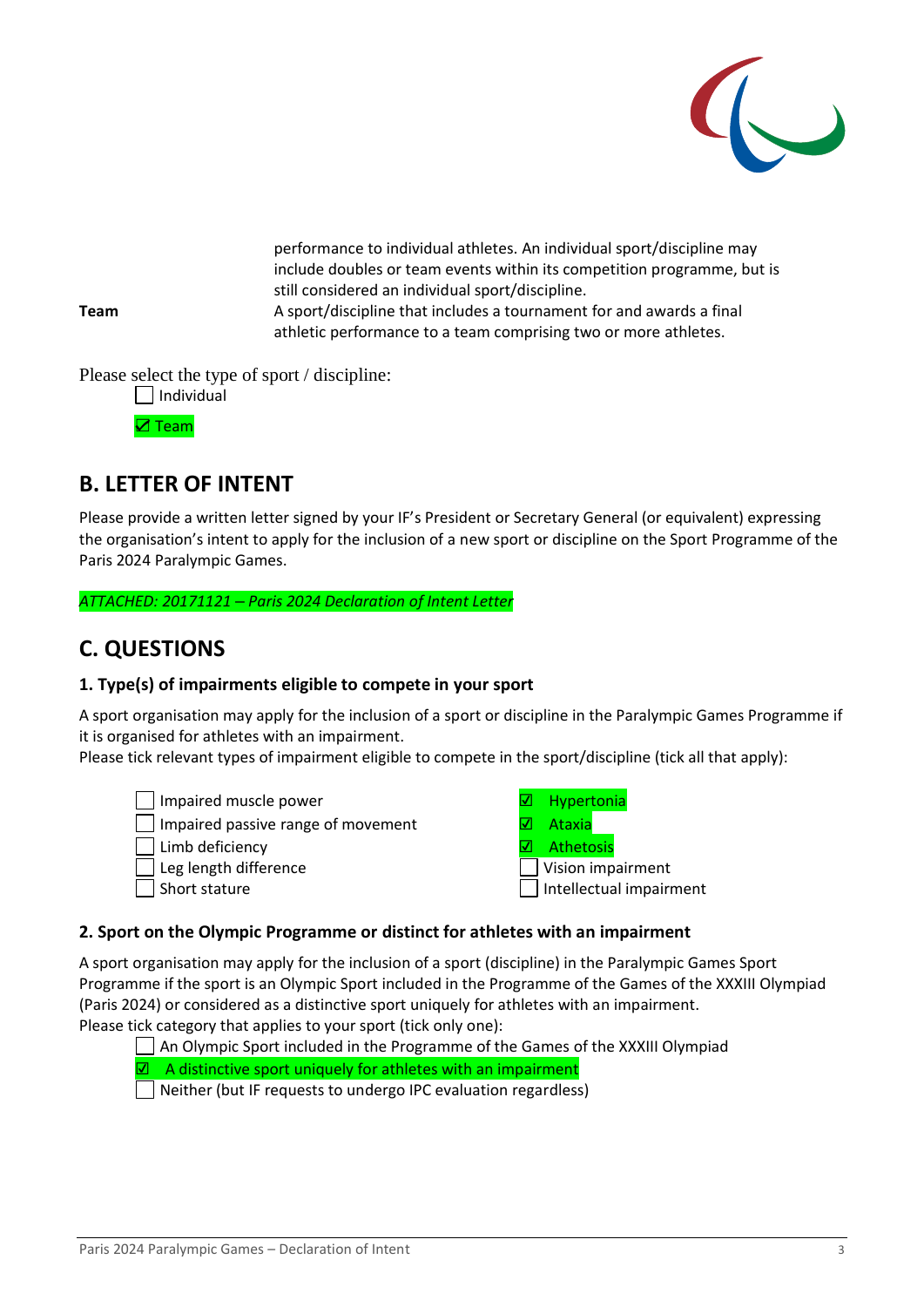

### **3. Anti-Doping Programme**

A sport organisation may apply for the inclusion of a sport or discipline in the Paralympic Games Programme if it is in compliance with the World Anti-Doping Code and meets all criteria for WADC implementation. a. Has your IF been provided with a letter from WADA stating that the IF anti-doping rules are in line with the WADC?

☑ Yes - ATTACHED: IFCPF\_2015 07 21\_rule sin line.pdf and WADA Code Compliance <https://www.wada-ama.org/en/code-signatories#OutsideOlympicMovement>  $\Box$  No

b. Has you IF submitted a full case self-audit to WADA under the WADA Code Compliance Questionnaire Review Process (deadline May 2017)?

☑ Yes – ATTACHED: WADA Code Compliance Questionnaire - Screenshot.png No

### **4. Classification Programme**

A sport organisation may apply for the inclusion of a sport or discipline in the Paralympic Games Programme if it demonstrates compliance with and implementation of the IPC Athlete Classification Code. Has your IF submitted a full case self-audit to the IPC as part of the IPC Athlete Classification Code IF Compliance Strategy Review (deadline June 2017)?

☑ Yes - ATTACHED: IFCPF SelfAudit New Classification Rules and Communications to Members.pdf No

### **5. Quadrennial Competition Programme**

A sport organisation may apply for the inclusion of a sport or discipline in the Paralympic Games Programme if it demonstrates that it has a regular quadrennial competition programme including two (2) world championships hosted within the last eight (8) years. A quadrennial competition programme offers qualification pathways to the Paralympic Games for high-performance athletes.

Does your sport (discipline) meet the conditions for an established quadrennial competition programme? (Note: Detailed documentation will be requested as part of the application package by July 2018.)

☑ Yes - ATTACHED: IFCPF Tournament Cycle.pdf and <https://www.ifcpf.com/tournaments/world> No

### **6. Worldwide Reach**

A sport organisation may apply for the inclusion of a sport or discipline in the Paralympic Games Programme if the sport can be considered as widely and regularly practiced in at least three (3) regions (Africa, Americas, Asia, Europe, Oceania) and the following minimum number of countries:

- Individual sports and disciplines: 32 countries
- Team sports: 24 countries
- Team sports disciplines: 18 countries